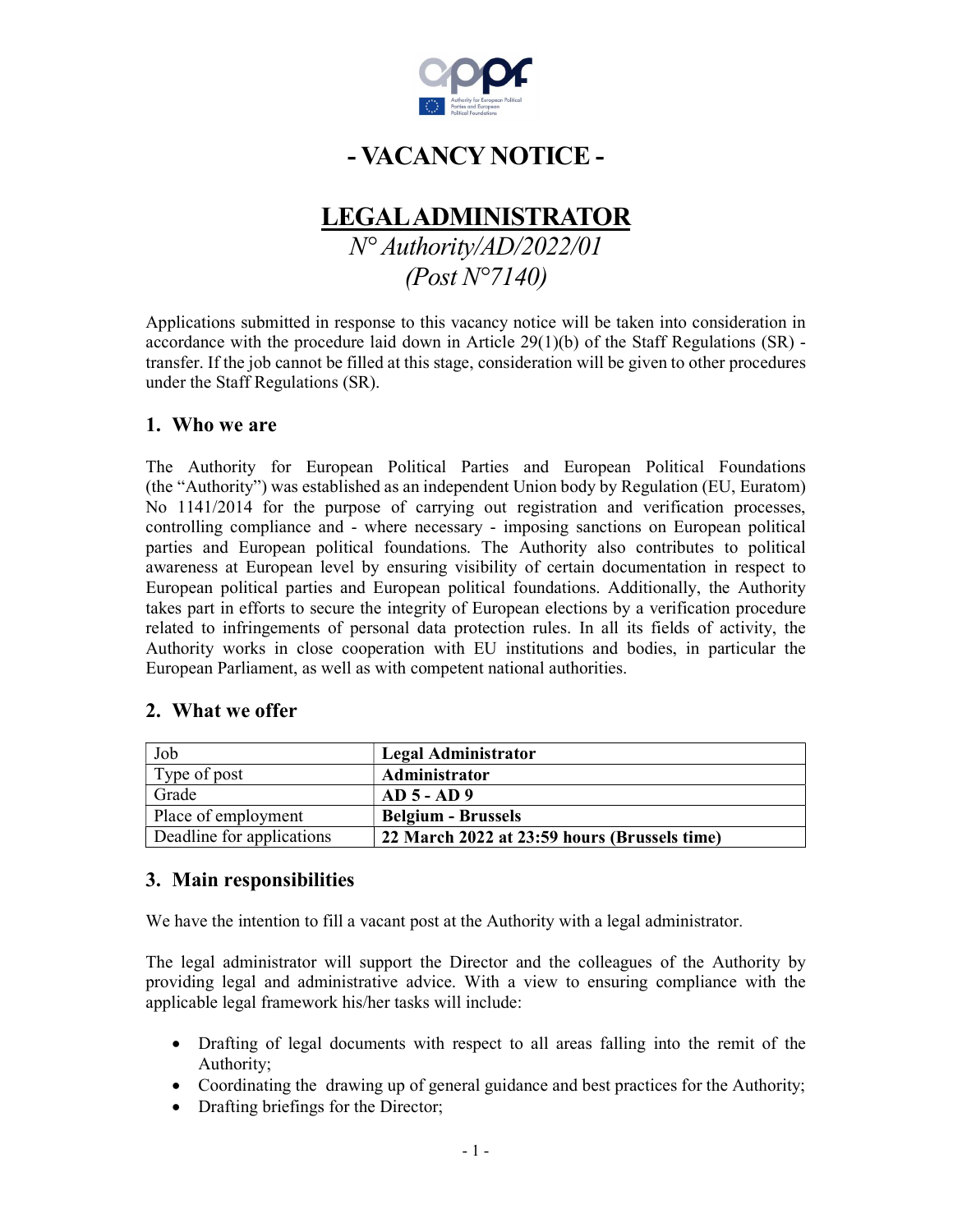

- Handling of verification and control files and/or legal proceedings;
- Cooperating with external stakeholders;
- Any other legal or administrative duties assigned to him/her by the Director.

Given the nature of the tasks as well as the linguistic profiles of our interlocutors in European political parties and European political foundations, EU Institutions, several EU bodies as well as Member States (including in particular Belgium and France), the legal administrator will need to communicate in English and French.

## 4. Requirements

#### 4.1. Eligibility criteria

To be considered eligible, candidates must satisfy all the following eligibility criteria by the closing date for submitting applications.

A law degree is necessary.

In addition, candidates must:

- Be nationals of one of the Member States of the Union and enjoy their full rights as citizens;
- Have fulfilled any obligations imposed by the laws concerning military service;
- Produce the appropriate character references as to their suitability for the performance of the duties<sup>1</sup>;
- $\bullet$  Be physically fit to perform the duties linked to the post<sup>2</sup>;

#### 4.2. Selection criteria

 We are looking for a motivated, flexible and dynamic personality. The ideal candidate would be proactive in identifying scope for efficiency gains and methodological optimisation in recurrent procedures, and be able to apply the law to complex sets of facts and documentation which he/she might need to gather as well.

A strong legal background demonstrated by extensive proven legal work experience (at least 6 years after the law degree was obtained) in an administrative or supervisory field, preferably in an intercultural context, will be regarded a considerable asset.

For performance of the duties and in light of the Authority's interlocutors' linguistic profiles, capacity to produce well-structured and precise texts in both English and in French (at least C1 level for both these languages) is essential. Further EU languages spoken and written (at least B2 level) are an asset.

 $\frac{1}{1}$  Prior to the appointment, the successful candidate will be asked to provide a certificate issued by a competent Member State Authority attesting the absence of any criminal record.

<sup>2</sup> Prior to recruitment, the successful candidate shall be medically examined in line with requirement of Article 12(2)(d) of the Conditions of Employment of Other Servants of the EU.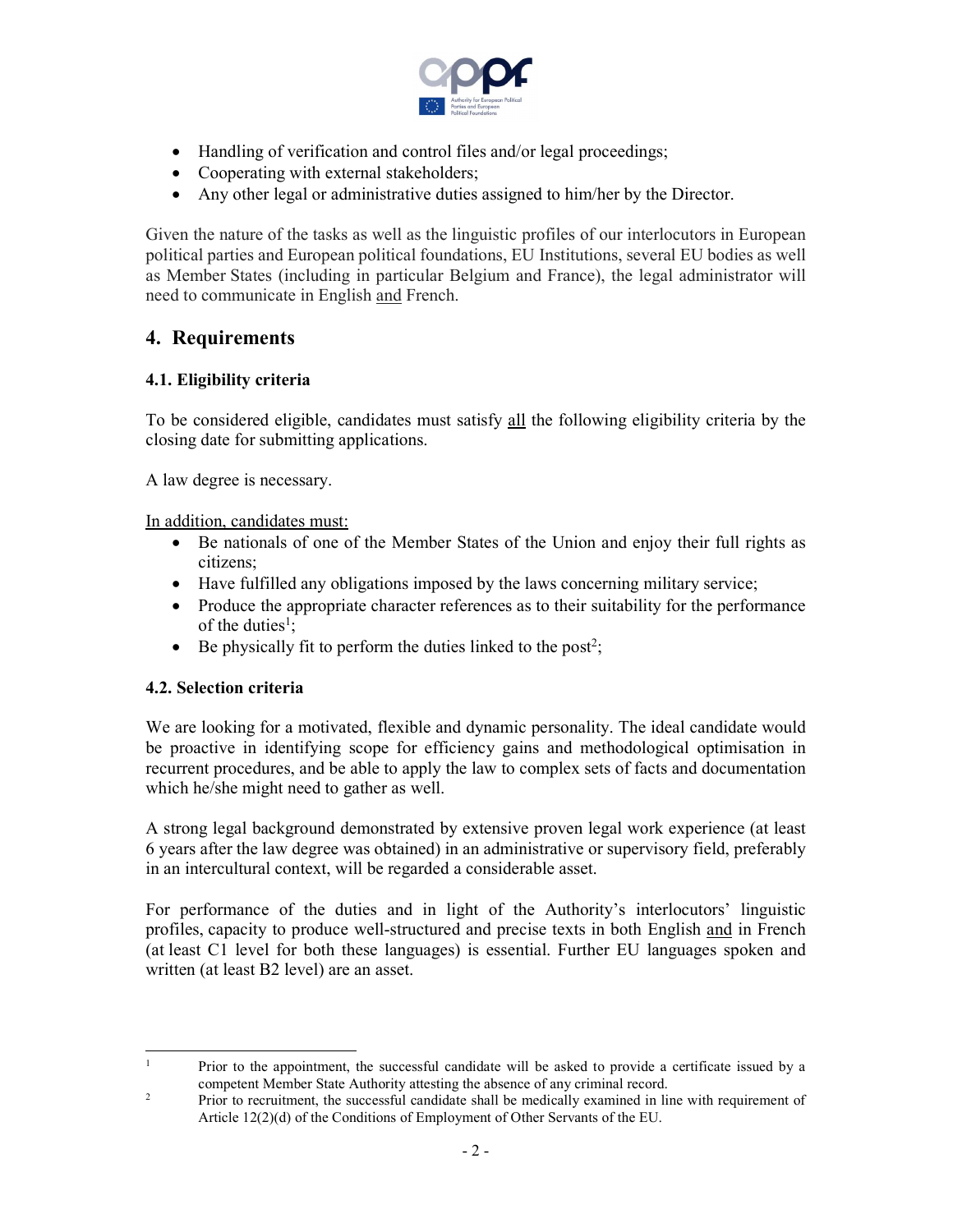

The job crucially requires the ability to contribute constructively to the work of an interdisciplinary team. Management experience is not required, but an interest in the functioning and coordination of teams, as demonstrated by relevant training courses and/or outside activities, would be an asset.

Organisational and communication skills, ability to prioritise, ability to work under pressure and adjust to changes in a rapidly evolving work environment as well as a high sense of discretion and confidentiality are extremely important.

## 5. Application procedure

Candidates are required to check carefully before submitting an application whether they meet all the eligibility criteria, particularly concerning the required types of diploma. In order to facilitate the process, candidates are invited to apply in English, which is the main working language of the Authority.

Officials of the EU Institutions in function group AD or certified, with the required grade, who are interested in this vacancy and believe they have the necessary qualifications should submit their application, by e-mail only, to:

#### APPF-VACANCIES@appf.europa.eu

- Please make sure to indicate the number of the Vacancy Notice, type of post, job and grade concerned.
- Applications must include  $all$  the documents requested in the Appendix to this Vacancy Notice.
- Please use and duly complete the Authority's **Application Form**, which is one of the annexes to this Vacancy Notice.
- The subject of the e-mail should include the reference of this Vacancy Notice, followed by the candidate's surname.
- The Application Form the file itself must be saved as follows: SURNAME\_Name\_Reference number.

Your personal data will be processed in accordance with Regulation (EU) No 2018/1725.

Please note that incomplete applications will be disqualified. Candidates who use the same application to apply for more than one position will also be disqualified.

 Part-time work will be taken into account in proportion to the percentage of full-time hours worked; therefore, candidates are requested to indicate the percentage of part-time employment.

Under no circumstances should candidates contact the Selection Board, directly or indirectly, concerning this selection procedure. The Appointing Authority reserves the right to disqualify any candidate who would disregard this instruction.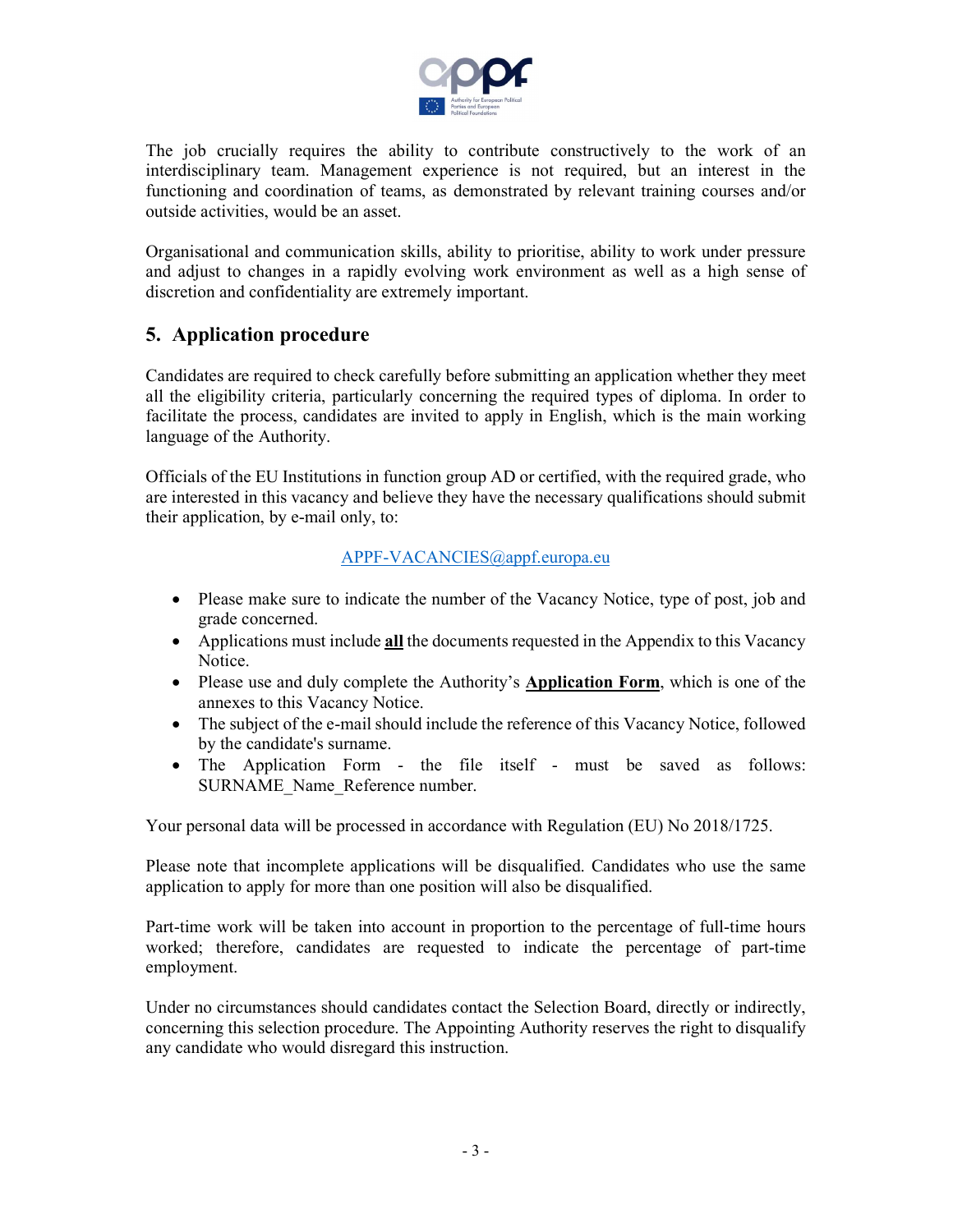

## 6. Closing date for applications

The closing date for applications is 22 March 2022, 23:59, Brussels time. The Authority will disregard any application received after the deadline. Applicants are strongly advised not to wait until the last day to submit their applications, since heavy internet traffic or fault with the internet connection could lead to difficulties in submissions. The Authority cannot be held responsible for any delay due to such difficulties.

# 7. Selection procedure

The candidates' applications will first be assessed against the eligibility criteria. From among those fulfilling the eligibility criteria, the most suitable candidates in light of the selection criteria will be invited for the next stage of the selection procedure, consisting of (1) a written test and (2), subject to success in the written test, an interview by the Selection Board. It is envisaged that the written tests and interviews will take place in March or April 2022. Due to the ongoing measures taken in relation with Covid-19 pandemic, the written tests and the interviews might be conducted by video-conference.

Based on the results of the written test and the interview, the Selection Board will propose three successful candidates to the Director of the Authority. The Director, in his capacity as Appointing Authority, will make the final decision.

In accordance with Articles 11 and 11a of the Staff Regulations (SR) and Article 11 of the Conditions of Employment of Other Servants of the European Union (CEOS), the successful candidate will be required to make a declaration of non-conflict of interest before recruitment. The Appointing Authority will examine whether the successful candidate has any personal interest which may impair his/her independence or any other conflict of interest in relation to the position offered and will adopt appropriate measures. To that end, the candidate - using a specific form - will inform the Appointing Authority of any actual or potential conflict of interest.

In this regard, please also note that Regulation (EU, Euratom) No 1141/2014 specifies that: "The selection of the staff shall not be liable to result in a conflict of interests  $[...]$  and they shall refrain from any act which is incompatible with the nature of their duties."

All applications are treated fairly. Applicants will be assessed on the basis of their qualifications, experience and skills, and in strict compliance with the principle of equal opportunities in order to have the best possible match between the profile of the candidate and the requirements of the job in question.

Enquiries in relation to this selection procedure<sup>3</sup>, should be addressed to the following email address:

APPF-VACANCIES@appf.europa.eu

 $\frac{1}{3}$  This request for further information does not influence the timeline for lodging an appeal under Article 90(2) of Staff Regulations of Officials and Conditions of Employments of Other Servants of the European Union.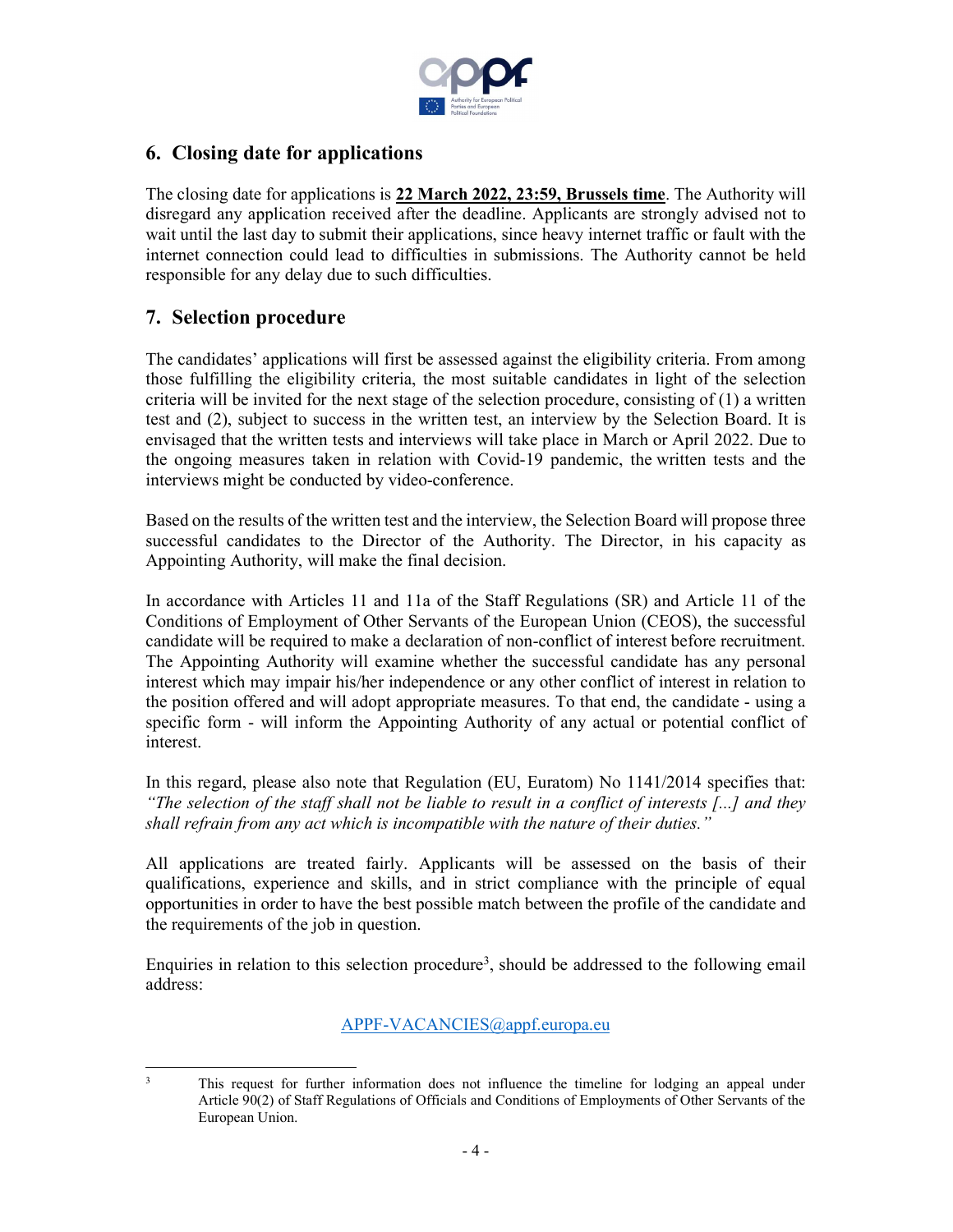

## 8. Conditions of Employment

Information on working conditions of staff members can be found in the Staff Regulations of Officials and the Conditions of Employment of Other Servants of the European Union<sup>4</sup>.

For reasons related to the Authority's operational requirements, the successful candidates will be required to be available at short notice.

The salary of staff members is subject to a Community tax deducted at source and staff members are exempt from national tax on salary.

In addition to the basic salary, the following benefits may apply:

- Additional specific allowances  $(e.g.,$  expatriation, household, dependent child, installation) depending on the individual's family situation and the place of origin;
- Training and development opportunities;
- Annual leave entitlement of at least 24 days;
- Maternity/paternity leave and parental leave under certain conditions;
- Sickness and Unemployment Insurance Scheme enabling access to care worldwide;
- EU Civil Service Pension rights after 10 years of service.

 Further information on working conditions of staff members can be found in the Staff Regulations of Officials and the Conditions of Employment of Other Servants of the European Union<sup>5</sup>.

## 9. Equal opportunities

The Authority applies a policy of equal opportunities and accepts applications without discrimination on any grounds such as sex, race, colour, ethnic or social origin, genetic features, language, religion or belief, political or any other opinion, membership of a national minority, property, birth, disability, age or sexual orientation.

## 10. Data Protection

1

The Authority ensures that candidates' personal data are processed as required by Regulation (EU) 2018/1725 of the European Parliament and of the Council of 23 October 2018 on the protection of natural persons with regard to the processing of personal data by the Union institutions, bodies, offices and agencies and on the free movement of such data, and repealing Regulation (EC) No 45/2001 and Decision No 1247/2002/EC (Official Journal of the European Union L 295, 21 November 2018, p. 39–98).

Candidates are invited to consult the privacy statement annexed to this vacancy notice, which explains how the Authority processes personal data in relation to selection procedures.

5 https://eur-lex.europa.eu/legal-content/EN/TXT/?qid=1549272035601&uri=CELEX:01962R0031- 20190101